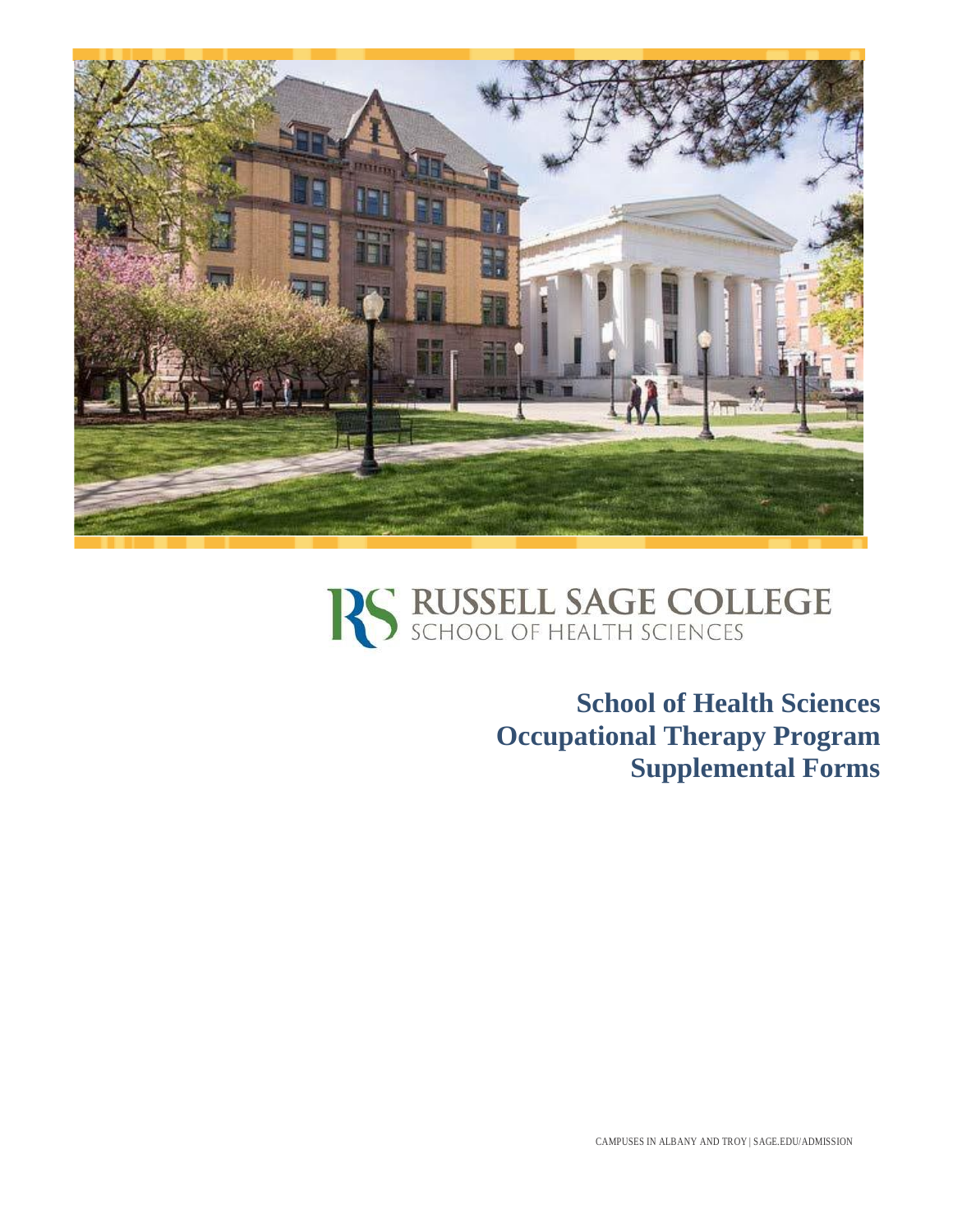## **Occupational Therapy Program | Application Instructions**

**In addition to the information provided in the general application instructions, please note the following Occupational Therapy Program guidelines:**

- 1. Rolling Admissions ApplicationDeadlines:
	- » The Occupational Therapy Master of OT or the Doctor of OT application priority **deadline is February 1.**
	- » The Occupational Therapy Master of OT or the Doctor of OT articulation agreement **applicant deadline is June 1 of year preceding graduation.**
- 2. Program Specific Instructions:

In addition to completing the General Application forms, the following programs have program-specific application requirements: **Occupational Therapy applicants please submit these forms to[: graduate@sage.edu](mailto:graduate@sage.edu)**

- $MSOT$ » Select (may select both) MSOT OTD
- » Occupational Therapy Academic Standards Statement
- » Clinical Observation Hours Form (Multiple copies of this form can besubmitted, please see alternative activities duringCOVID-19))
- » Prerequisite Form

## **Occupational Therapy applicants applying through one of the Sage Graduate School articulation agreements:**

» Need to submit two (2) letter of reference (one from an academic professor, one other) and a personal statement.

» OTD Applicants: complete an additional personal essay supporting the applicant's rationale to move to the OTD as a degree, and complete an interview with Program Faculty, including the program director and at least one member of the OT admissions committee.

All other applicants for School of Health Science programs need only to complete and submit the SGS General Application Forms.